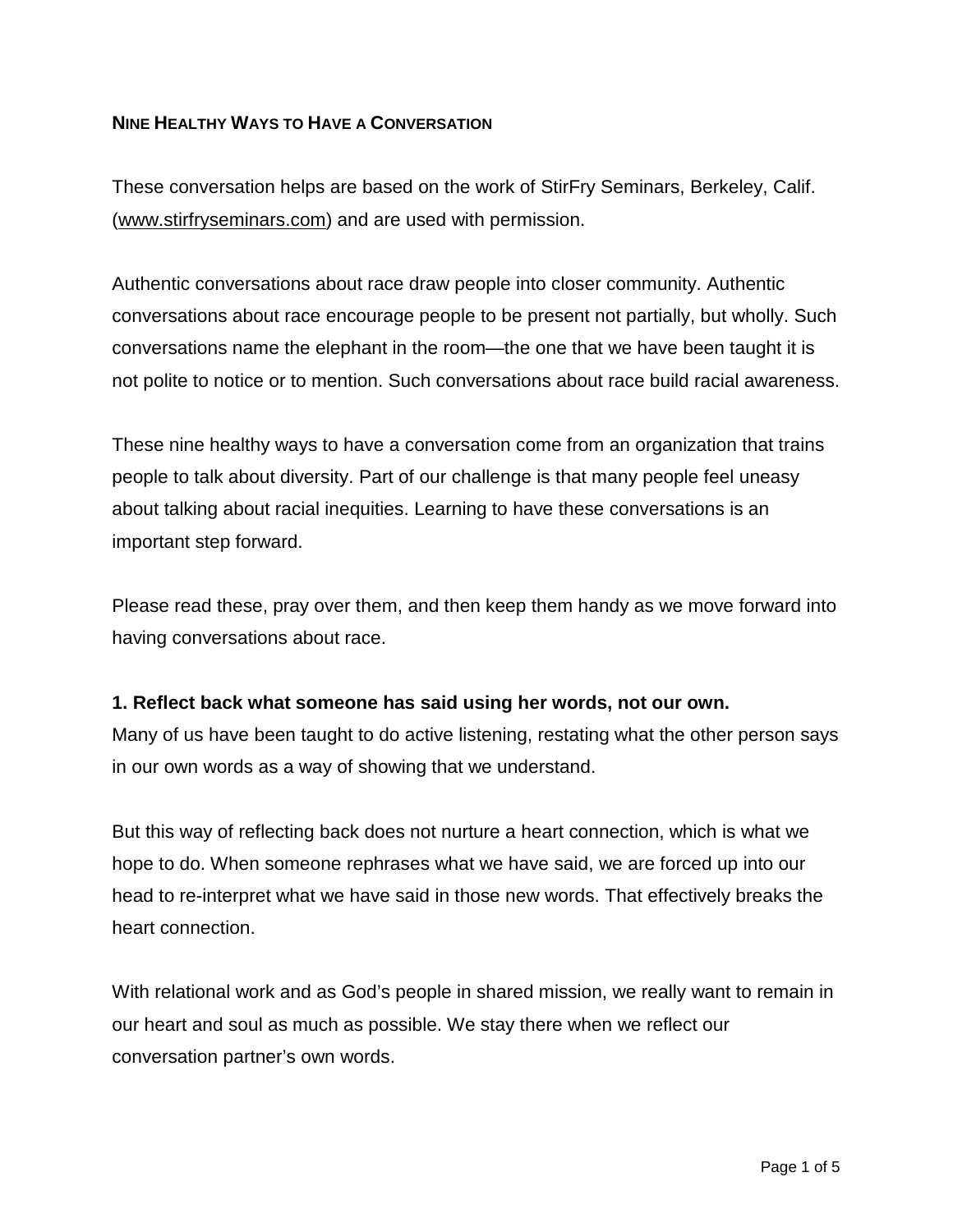#### **2. Begin where our conversation partner is, not where we want her to be.**

This can be difficult because we can sometimes judge others as harshly as we sometimes judge ourselves. The value of starting with people exactly where they are is that we show ourselves and all creation that we desire to accept each other – and ourselves – just as we are! This is a phenomenal spiritual aspiration.

We must respect the journey. When tempted to judge or measure another, let us remember that God meets each of us where we are. We have not all had the same experiences or training. We may share similar world views, but we are our own people.

Our narrative is the ongoing story that emerges as we interpret our world to ourselves and others. When we encounter new information, our narrative can change. Working for racial justice introduces many of us to new information; we get to hear and form new narratives.

New information can feel threatening simply because it is new or different from what we have believed. New information may lead to questions about why things are the way they are. Nevertheless, beginning with people where they are helps us know what to offer and allows others to remain engaged and hear what we have to offer.

## **3. Nurture curiosity about what people say. Curiosity builds bridges.**

Be curious and open to what people say. Ask your conversation partner to say more to confirm that you understand her. Tell her you are curious about what she has said and wonder if she could tell you more. This is a wonderful way to get at what is real!

Being able to name what is real is a gift to community. We can nurture curiosity within one another when someone makes a statement that gets a group response! When this happens, we might say something like: "Did you feel the energy shift in the room when you said that?" or "Did anyone else feel the energy shift just now?" Then, follow up with something like: "Is anyone else curious to know what was behind that energy shift? I know I am!" If you raise your hand when you say this, it encourages others to raise their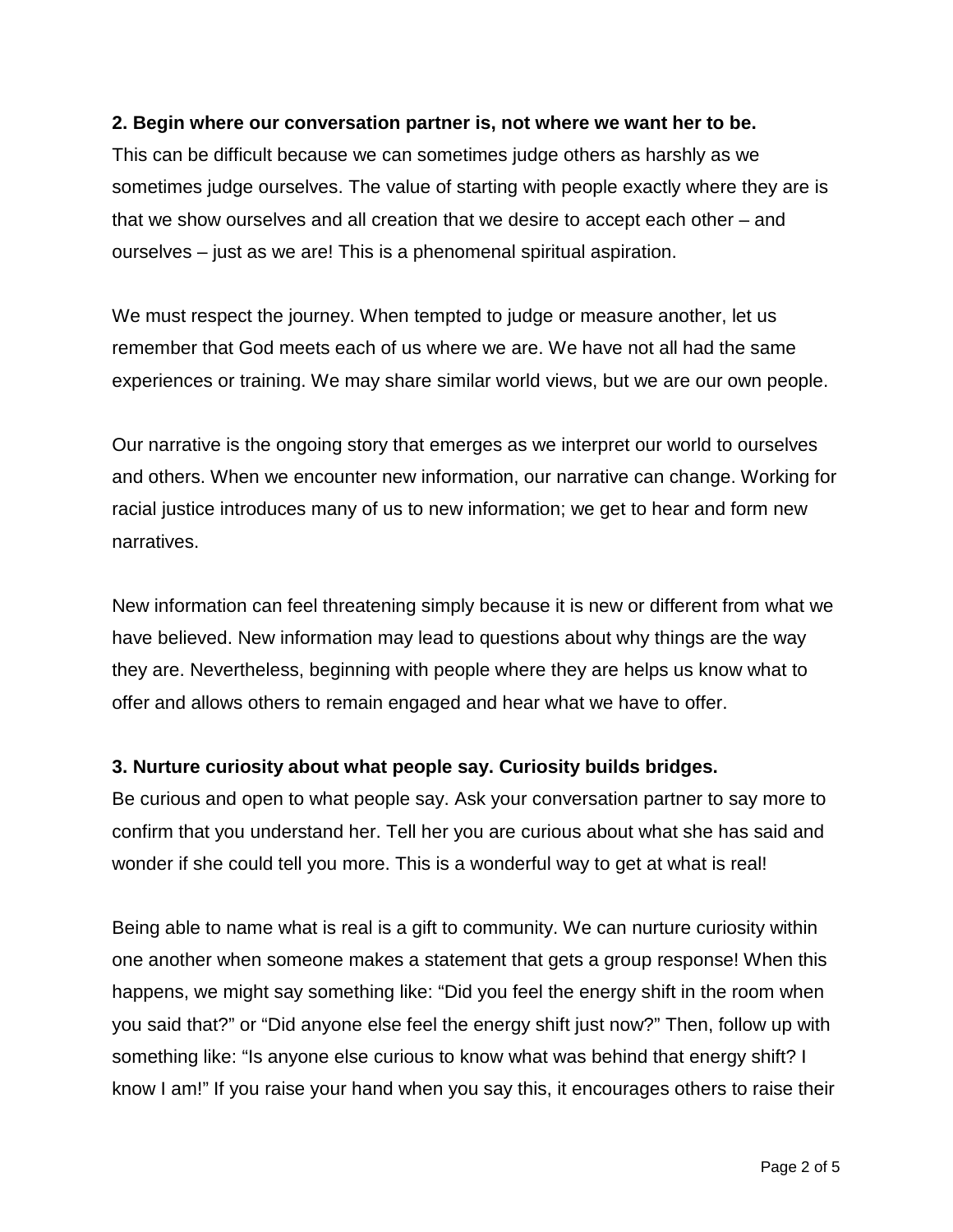hands with you. This kind of interaction always takes conversation deeper. We learn more about each other as we offer our interest.

## **4. Avoid making judgments by noticing what our conversation partner isn't saying.**

It is easy to jump to the end of a story when we have heard similar stories or when we believe the story we are hearing is similar to our own. We have to fight this temptation and keep listening!

We can sometimes best hear what someone is saying by paying attention to what she is *not* saying. Listening on both frequencies (what is said and what is not said) nurtures deeper understanding of racial injustices and increases our capacity to make a difference.

# **5. Nurture the relationship by emotionally relating to how your conversation partner is feeling.**

We want to make a healing connection with everyone we encounter along this journey toward racial justice.

Even when we are unsure of the "rightness" of any response shared, we can identify as another person of faith to things that frustrate, hurt, or confuse another. This is true even if we believe we would not be as frustrated, hurt or confused by the same experience.

This way of communicating reminds us and others that we are all human; we all know what it feels like to be invisible, disrespected, misunderstood or alienated.

There are times when using our emotional connection will preserve our human connection. This is not a new way of smoothing things over or of "handling" another person, but it may be a new way for us to make sure people know they are being heard.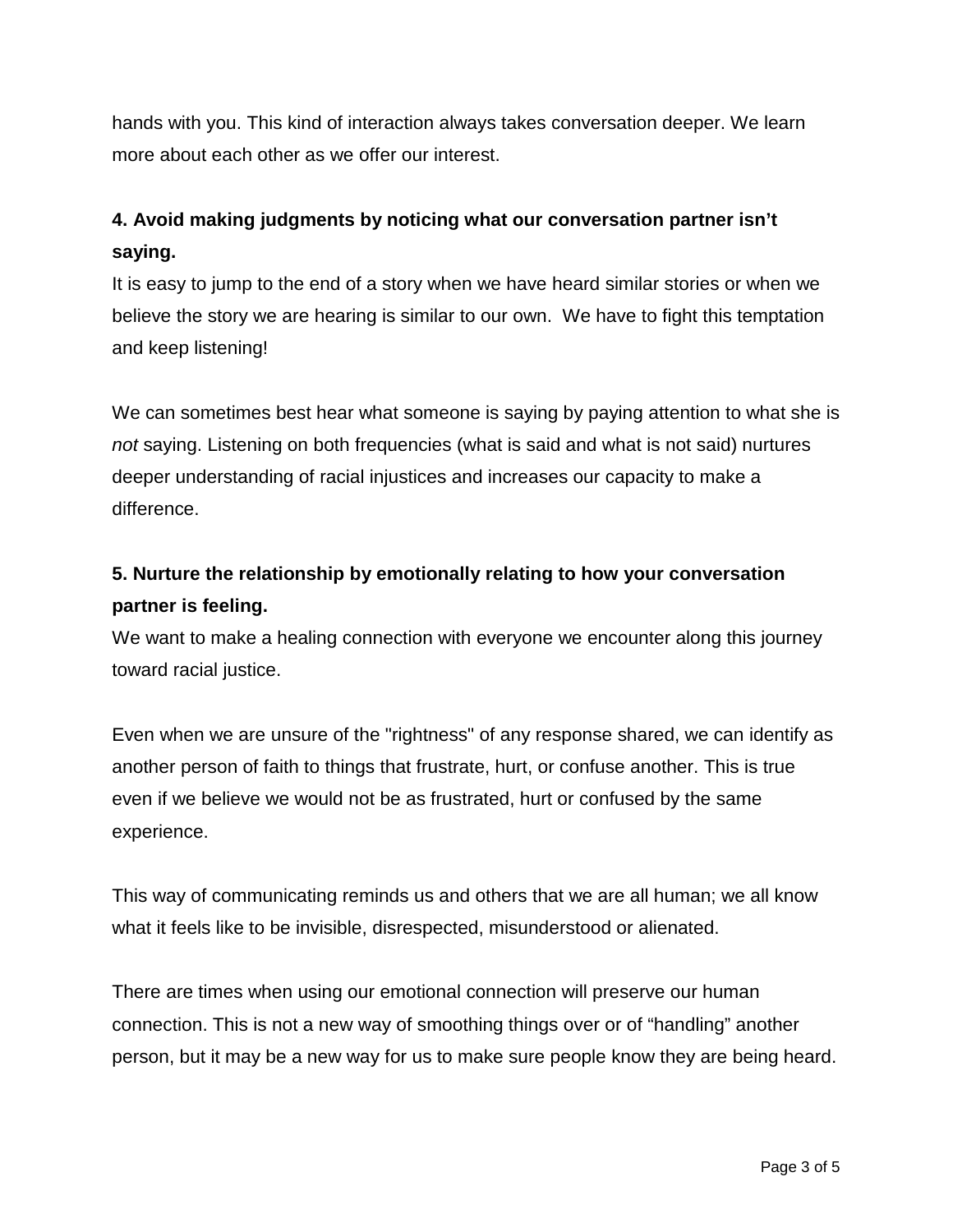## **6. Don't pretend to understand if we don't.**

We must pay attention to our own feelings, and speak honestly and authentically.

This is also helpful when we believe we would not have responded to a particular situation the same way our conversation partner did. While it would not be okay to say, "Well, you were stupid there, weren't you?" it is perfectly appropriate and authentic to say something like, "I can't relate to what you are saying," adding, "but I can see you are still clearly troubled by the experience."

## **7. Take responsibility for our own part in any conflict or misunderstanding.**

This is important in any relationship, but it is crucial for those in leadership roles. This practice can keep people in relationship and on mission.

Anyone can misspeak or misunderstand. Awareness of the impact of our language, both verbal and non-verbal, helps us connect more effectively. A quick acknowledgment of misspoken or misunderstood words is sufficient for people familiar with God's grace! This practice can keep us together along The Way.

## **8. Understand that someone's past affects who she is and that those experiences affect her relationship with us.**

We cannot always understand the experiences or clearly see how these experiences have shaped the other person, but we can accept that those experiences were real and that they did shape her.

This can help us suspend judgment and listen with an open, curious mind.

We are fall free to choose! How we responded in one situation does not dictate how we respond to all similar situations.